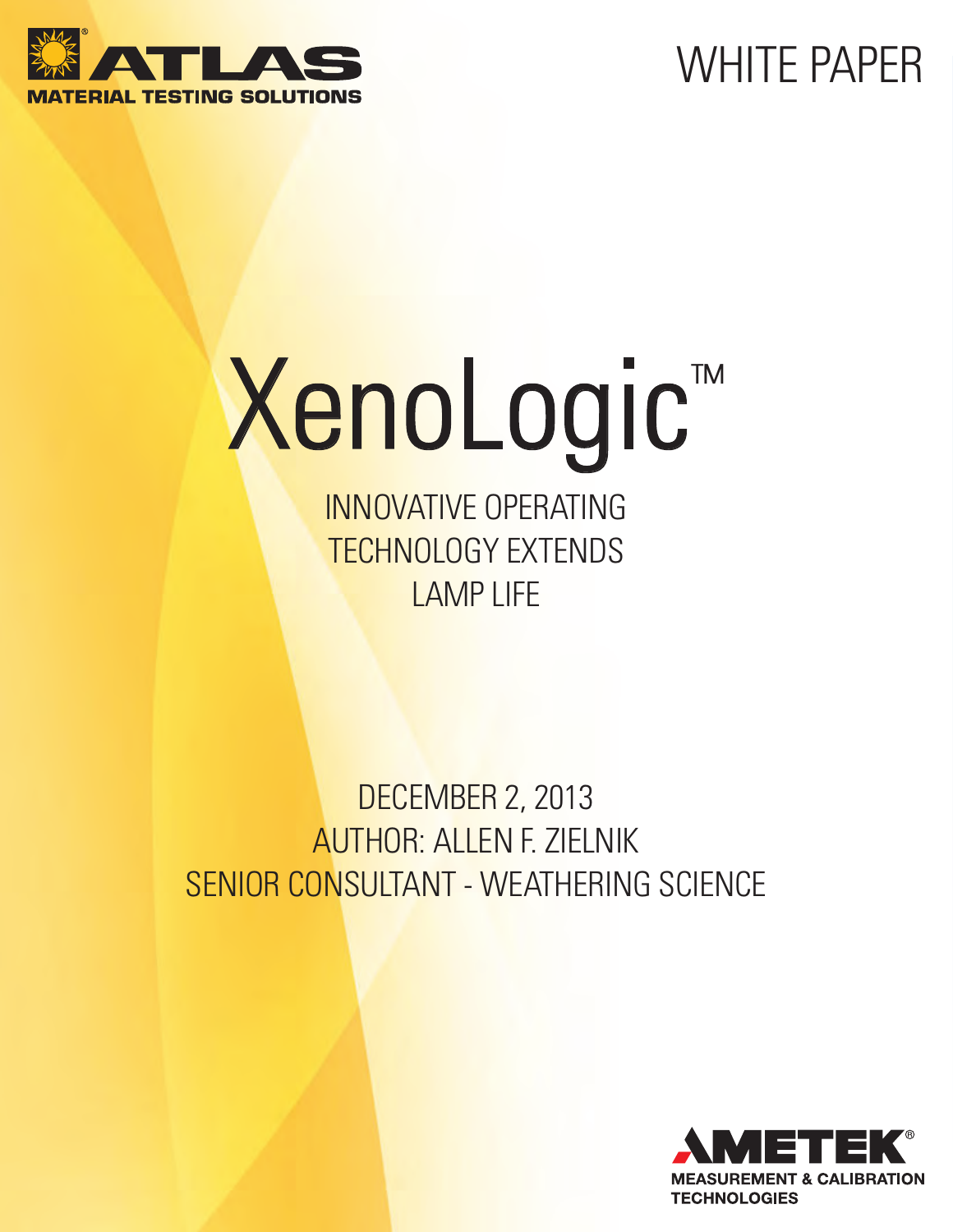



#### **Disclaimer**

The information contained in this document is the proprietary and exclusive property of Atlas Material Testing Technology LLC except as otherwise indicated. No part of this document, in whole or in part, may be reproduced, stored, transmitted, or used for design purposes without the prior written permission of Atlas Material Testing Technology LLC.

The information contained in this document is subject to change without notice.

The information in this document is provided for informational purposes only. Atlas Material Testing Technology LLC disclaims all warranties, express or implied.

Weather-Ometer®, XenoCal®, XenoSensiv®, Xenotest®, XenoLogic™ are registered trademarks of Atlas Material Testing Technology.

Teflon® is a registered trademark and brand name owned by DuPont.

©2013. All rights reserved.

#### **Atlas Material Testing Technology LLC**

4114 N. Ravenswood Avenue Chicago, IL 60613 USA Phone +1 773.327.4520 Fax +1 773.327.5787 www.atlas-mts.com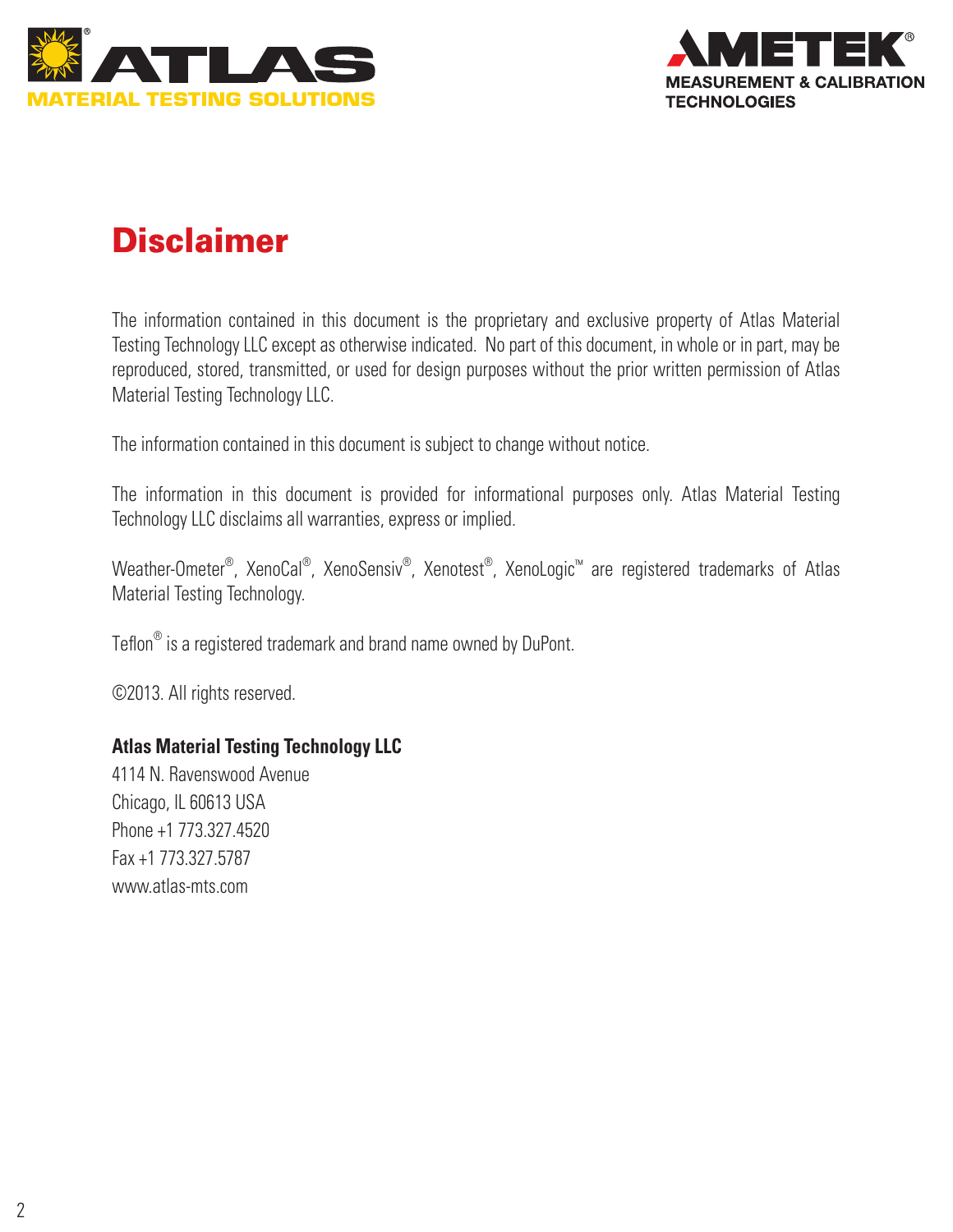#### **Table of Contents**

| Section         | <b>Title</b> | Page |
|-----------------|--------------|------|
| 1               |              |      |
| $\overline{2}$  |              |      |
| 3               |              |      |
| 4               |              |      |
| 5               |              |      |
|                 | 5.1          |      |
|                 | 5.2          |      |
|                 | 5.3          |      |
|                 | 5.4          |      |
| $6\phantom{.}6$ |              |      |
|                 |              |      |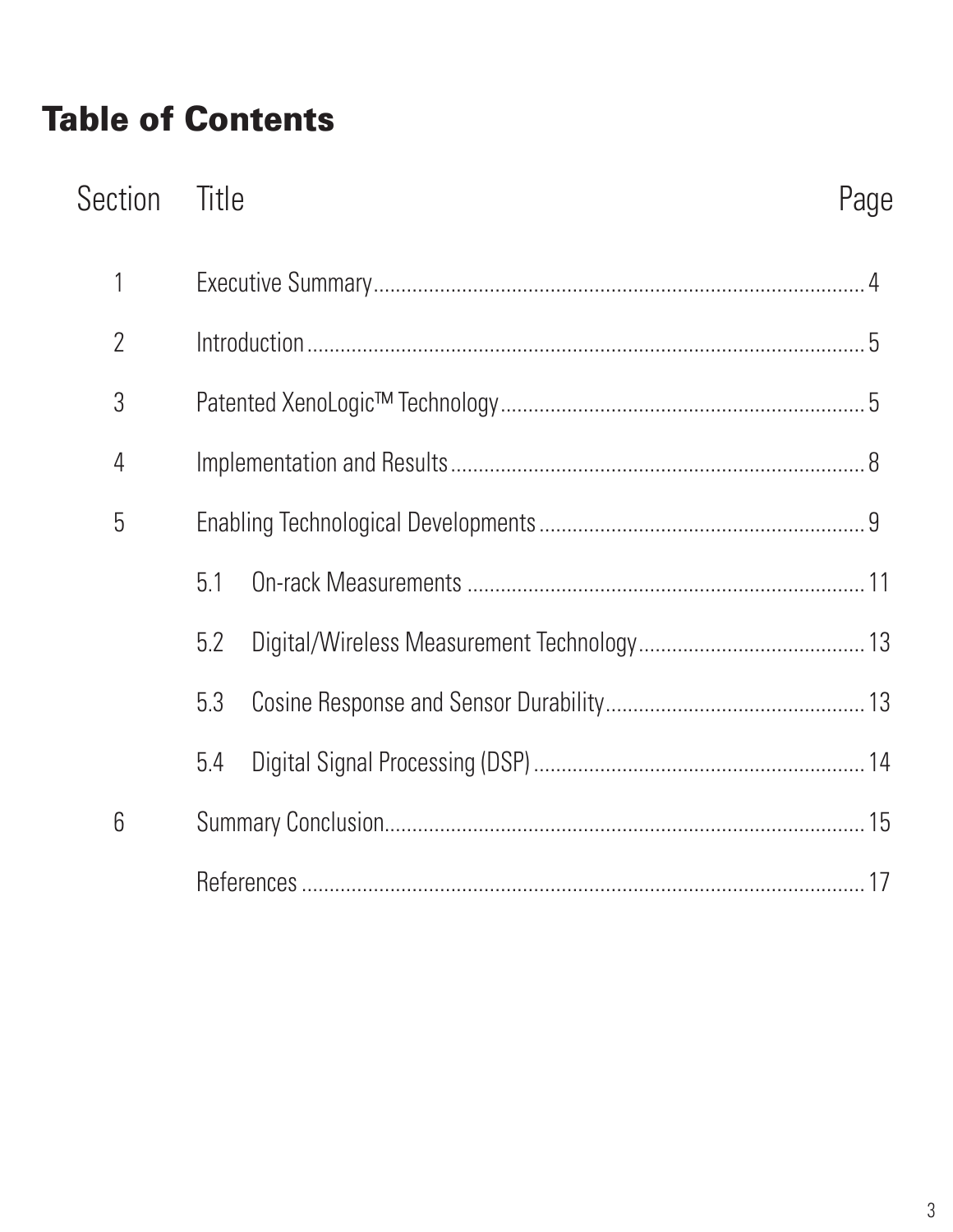#### **Executive Summary**

Accelerated lightfastness/weathering instruments based on xenon arc lamps for sunlight simulation are in widespread use across all industries. Xenon arc lamps, like most light sources, will decline in performance until the end of their service life. However, although unusable for the specified test, there often is substantial residual life remaining, albeit at lower performance levels.

There are several causes of xenon lamp degradation, and operating power is one of the key drivers as lamp life is exponentially and inversely related to operating power. When operated at lower power levels, the usable lamp service life can be greatly extended.

This paper briefly describes a new patented xenon lamp operating technology called XenoLogic™ which has been developed to provide longer lamp operational service life and reduce downtime and operating costs. Additionally, other technological developments are briefly described which contribute to improved weathering instrument measurements and operational performance, ultimately providing more reliable test results.

New technology extends lamp life and reduces downtime and operating costs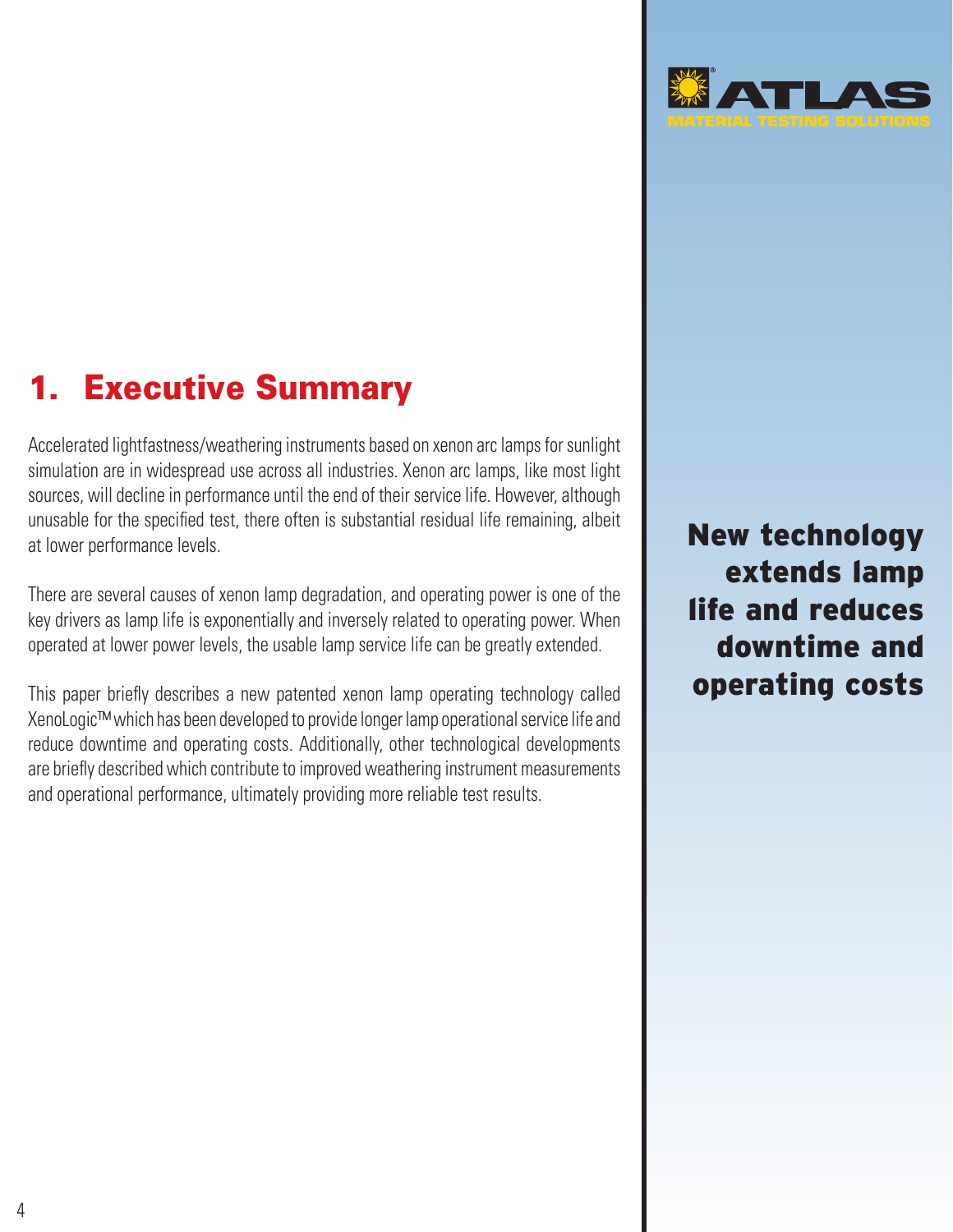## 2. Introduction

Accelerated laboratory weathering instruments typically employ xenon gas discharge long arc lamps as the radiation source. When properly optically filtered, they provide the best full spectral match to a defined solar reference spectrum such as outlined in CIE Publication 85 Table 4 [1] or similar standards.

Both air and water-cooled xenon lamps are used. Lamp cooling is primarily required to prevent overheating of the electrodes and inner wall of the quartz envelope to prevent premature degradation in performance or failure.

Xenon lamp degradation resulting from normal ageing or abnormal operating conditions is a complex subject, involving aspects such as devitrification and solarization of the envelope; electrode erosion, vaporization and redeposition; oxygen contamination of the gas from degradation of the SiO2 -matrix into the xenon gas; metal-to-quartz seal leakage (particularly at temperatures above 200°C); and other causes.

Xenon lamps can be operated over a fairly wide power range; a key factor is that the spectral power distribution does not change with lamp operating power. However, higher values of power and irradiance result in decreased lamp efficiency and life. Therefore, techniques which can extend the lamp usable service life can result in substantial savings in lamp replacement costs, operating downtime, instrument recalibration and lost productivity. This paper describes one such new technology, Atlas' XenoLogic™ [2].

#### 3. Patented XenoLogic™ **Technology**

Medium-sized rotating rack air-cooled lightfastness/weathering instruments (e.g., Xenotest $^{\circledast}$  1200, Xenotest $^{\circledast}$  Beta+) have previously utilized three xenon lamps which are operated simultaneously to provide the targeted irradiance (E) level. These lamps have been equidistantly arranged near the geometric center of the rotating specimen rack to provide the best irradiance uniformity. XenoLogic advances this concept to operate two or more lamps either independently or simultaneously as needed.

For example, in Figure 1a two xenon lamps, here designated A and B, are positioned in close proximity near the center of the rotating specimen rack. Note that the illustrations are not to scale.



#### Lamp life is directly related to operating power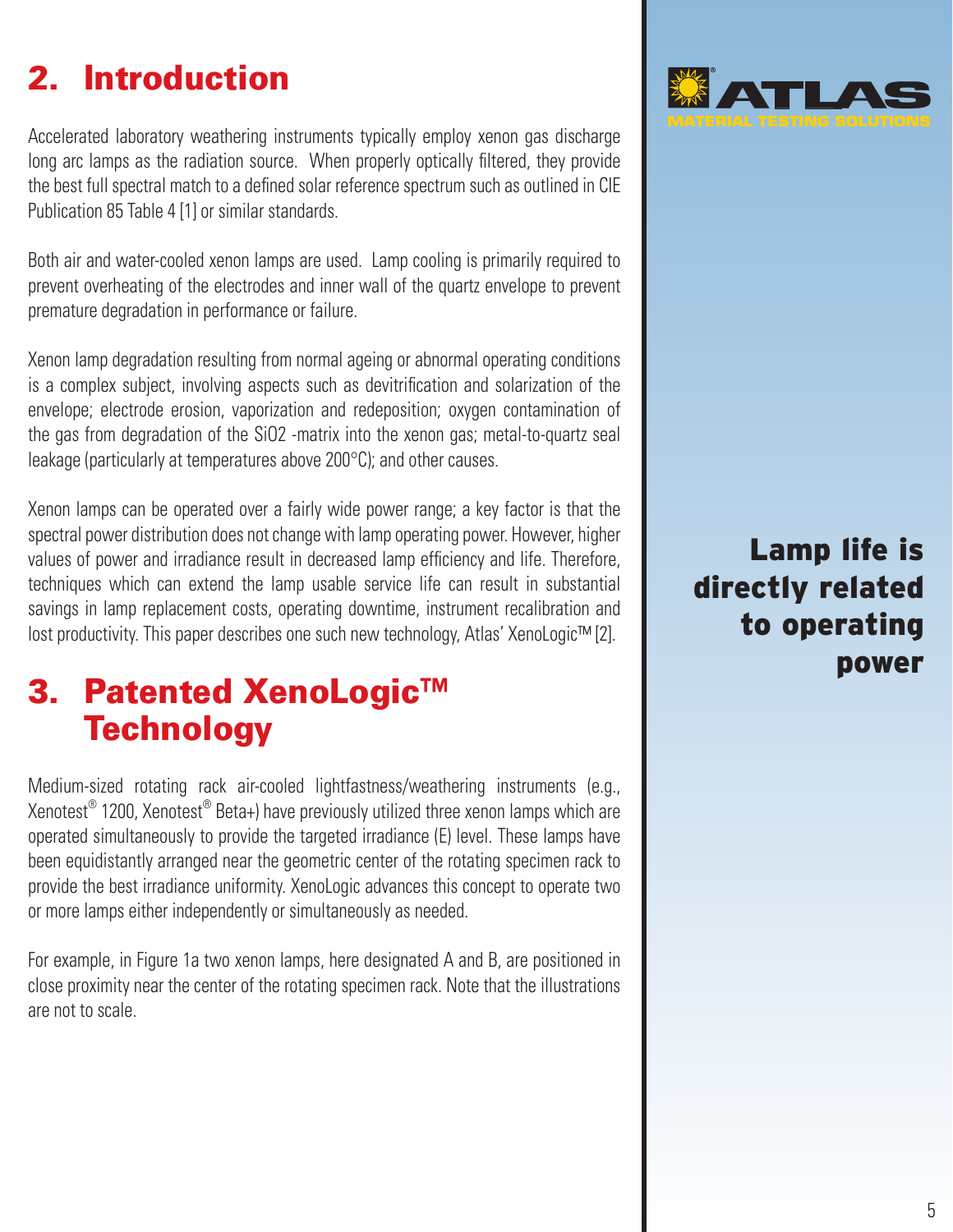

**Figure 1a** - Lamp A is operated at "normal" power, e.g., resulting in an average specimen irradiance of  $E = 60$  W/m<sup>2</sup> (300-400 nm) while lamp B remains off.



**Figure 1b** - Lamp B is operated at "normal" power, e.g., resulting in an average specimen irradiance of  $E = 60$  W/m<sup>2</sup> (300-400 nm) while lamp A is off.

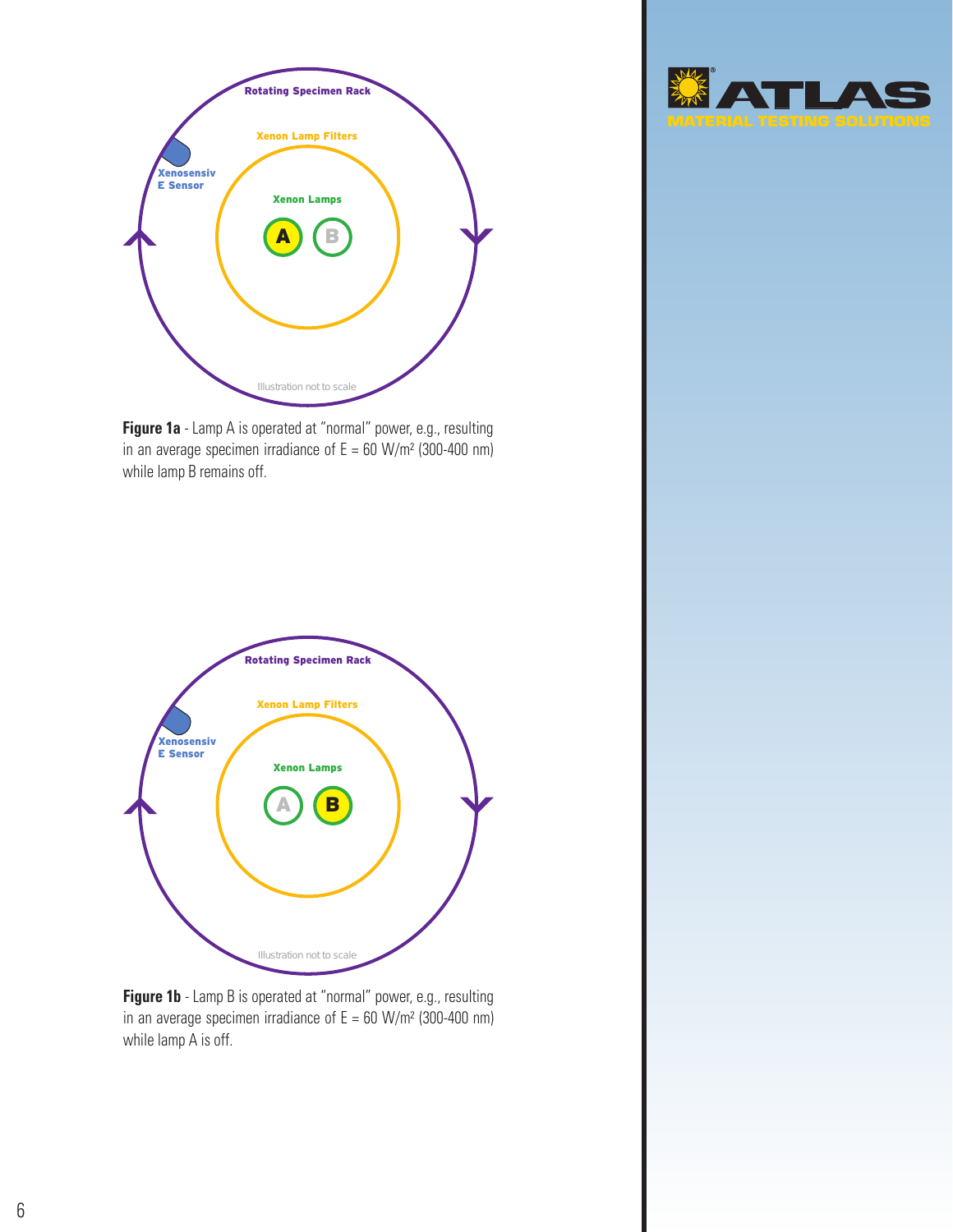

**Figure 1c** - Both lamps A+B are simultaneously operated at the same reduced power levels, e.g. each providing an average irradiance of 30 W/m² (300-400 nm) with the total specimen target of  $E = 60$  W/m<sup>2</sup> (300-400 nm).

In Figures 1a and 1b, both lamps are shown operated at "normal" power levels in a sequential mode, alternating between lamps to provide the required irradiance level. The timing sequence is automatically determined and controlled by the XenoLogic™ algorithms to optimize lamp lifetimes based on operating conditions. Only one lamp is operating in this mode while the other remains unpowered.

In Figure 1c, both matched lamps are operated at both the same time and reduced power level such that each contributes to provide to the total specified irradiance (E) at the specimen plane. Operating the lamps at lower power greatly reduces lamp degradation and results in an exponential increase in usable lamp service life.

Approximating the inverse square law\*, there will be small, but measurable, variations in irradiance at each rack position as the specimens rotate around the offset "binary" lamp arrangement. These variations will be different for individual and two lamp operation, as well as for variations in the light caused by obstructions (e.g., specimen water spray plumbing) and any reflections from surfaces. The use of on-rack cosine corrected irradiance measurement and signal data processing, therefore, are additional key elements for implementing the XenoLogic concept.





#### \*Note: The inverse square law for light, derived from Newton's law of universal gravitation, is only approximated as the long-arc xenon lamp is not a point source and the specimen rack geometry resembles stacked cylinders rather than a true spherical surface.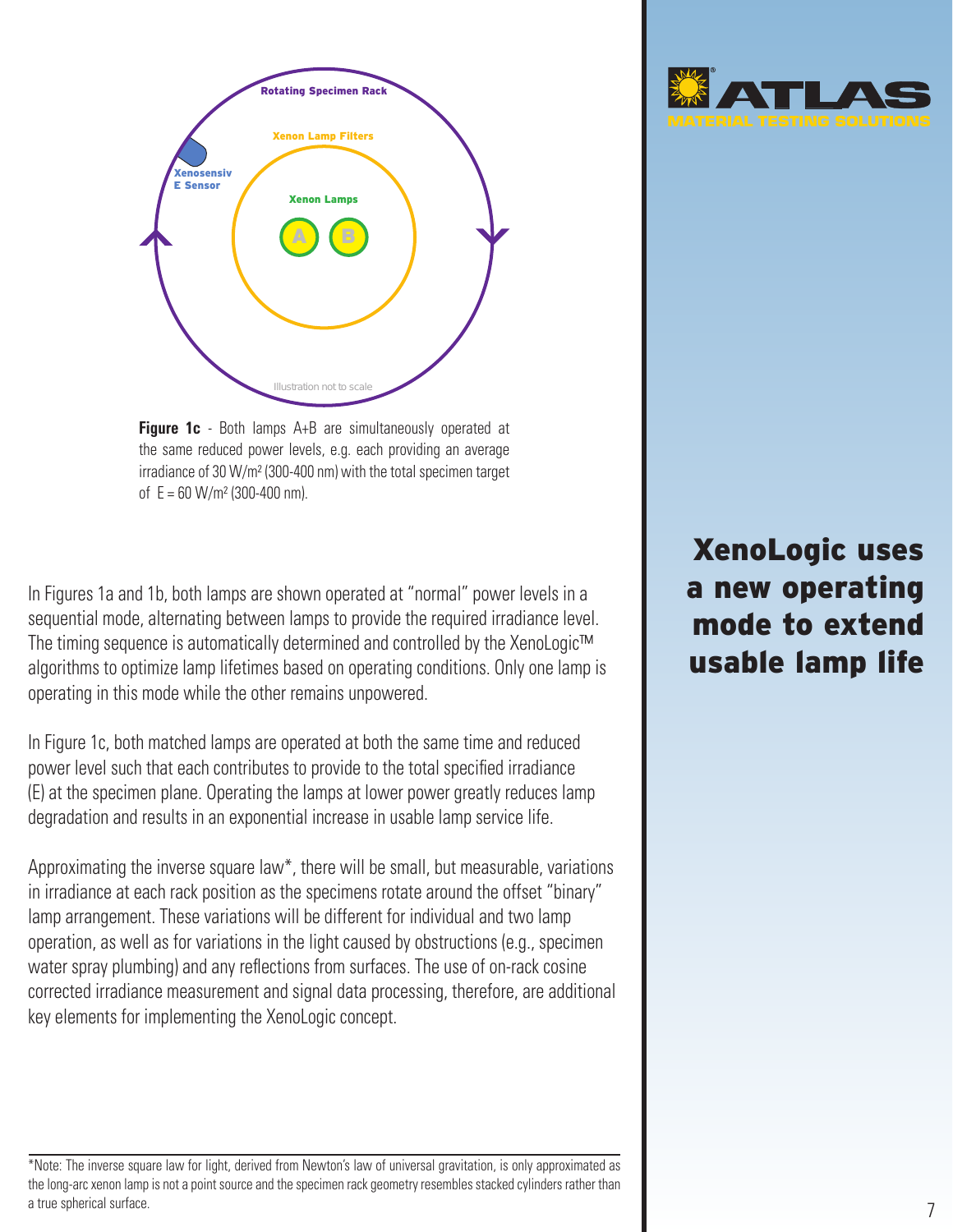#### **Implementation and Results**

When operated in simultaneous mode, both lamps are operated at the same electrical power level. To ensure equal optical output, and therefore irradiance, Atlas provides lamps in pairs which are optically matched to provide the same spectral power distribution for a specified electrical power. Integrated circuit chips embedded in the lamps record operating use parameters and contain unique identifier codes. The timing of lamp alternation is such that the operating time difference between the two lamps is kept  $\leq$  100 hours to minimize non-uniformity due to ageing. When target  $E < 50$  W/m<sup>2</sup> (300-400 nm), only single lamp operation is used. At E> 50 W/m² (300-400 nm), dual lamp operation is used.

XenoLogic™ has been incorporated into the model Xenotest® 440 using two 2200 Watt air cooled xenon lamps, providing 30 < E < 120 W/m² (300-400 nm). The effect of irradiance on lamp service life can be seen in Figure 2, and varies on with outdoor or indoor window glass daylight.



**Figure 2** - Relationship of irradiance to lamp service life.

Normally, using outdoor "daylight" filters (yellow line in Figure 2) these lamps each have a guaranteed minimum 1500 hour (dotted black line) life at  $E \le 60$  W/m<sup>2</sup> (300-400 nm). Sequencing two lamps at a typical 60 W/m² (300-400 nm, approximately "1-sun") would yield a life of 3,000 hours (during light cycle operation) before requiring lamp replacements. Using XenoLogic with A, B and A+B sequencing extends the combined expected service life to 4,000 hours. At  $E < 60$  W/m<sup>2</sup> (300-400 nm), the useable combined expected service life increases to as much as 5,300 hours.



XenoLogic two lamp operating life is typically 2.5X longer than one lamp systems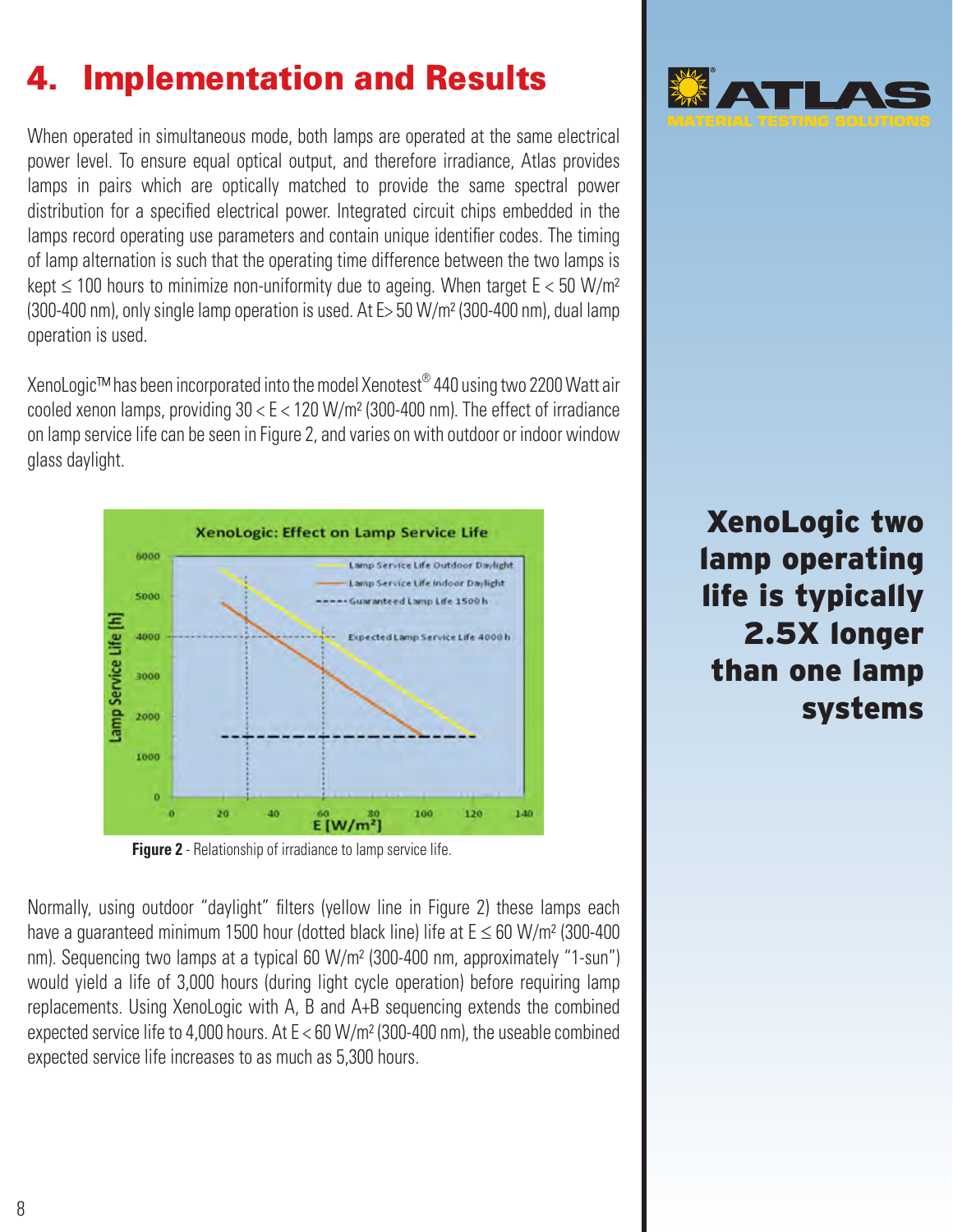Similarly, for "window glass" indoor daylight filters (orange line), the combined lamps are calculated to last 3,914 hours at  $E = 42$  W/m<sup>2</sup> (300-400 nm) and longer at lower irradiance. The combined lamp life is 1,916 hours at the window glass maximum 90 W/m<sup>2</sup> (300-400 nm). In the Xenotest® 440 instrument, the remaining lamp life is displayed. This is calculated, based on the operating conditions, by a proprietary algorithm. This information can be valuable for scheduling routine service interruptions and minimizing unexpected shutdown errors.

As the combined lamp pair life is typically 2.5 times longer than conventional onelamp systems, additional savings may result from increased operational uptime. Lamp replacements and instrument recalibration is reduced to only twice per year, even with continuous use, as compared to five times for equivalent one-lamp systems.

#### 5. Enabling Technological **Developments**

While an innovative concept in itself, XenoLogic™ is made possible through the prior development and implementation of several other innovative technologies. The first involves proper optical sensing of the irradiance in multiple lamp systems.

Regardless of the lamp cooling method, two xenon arc weathering instrument configurations are typically used: flatbed and rotating rack. In flatbed instruments, one (or more) filtered xenon lamps with parabolic reflector is/are positioned parallel to and above a horizontal exposure area. In multiple lamp configurations, lamp placement and reflector design is optimized to provide a high degree of irradiance uniformity over the exposure area. However, the radiant flux density will be higher toward the center of the lamp, leading to a fall-off of irradiance nearer the ends. With multiple lamp designs, (Figure 3) the overlap in light distribution will inherently result in some spatial nonuniformity in irradiance as shown in Figure 4 [3].



**Figure 3** - Lamp placement and optical paths in typical multiplelamp flatbed system.

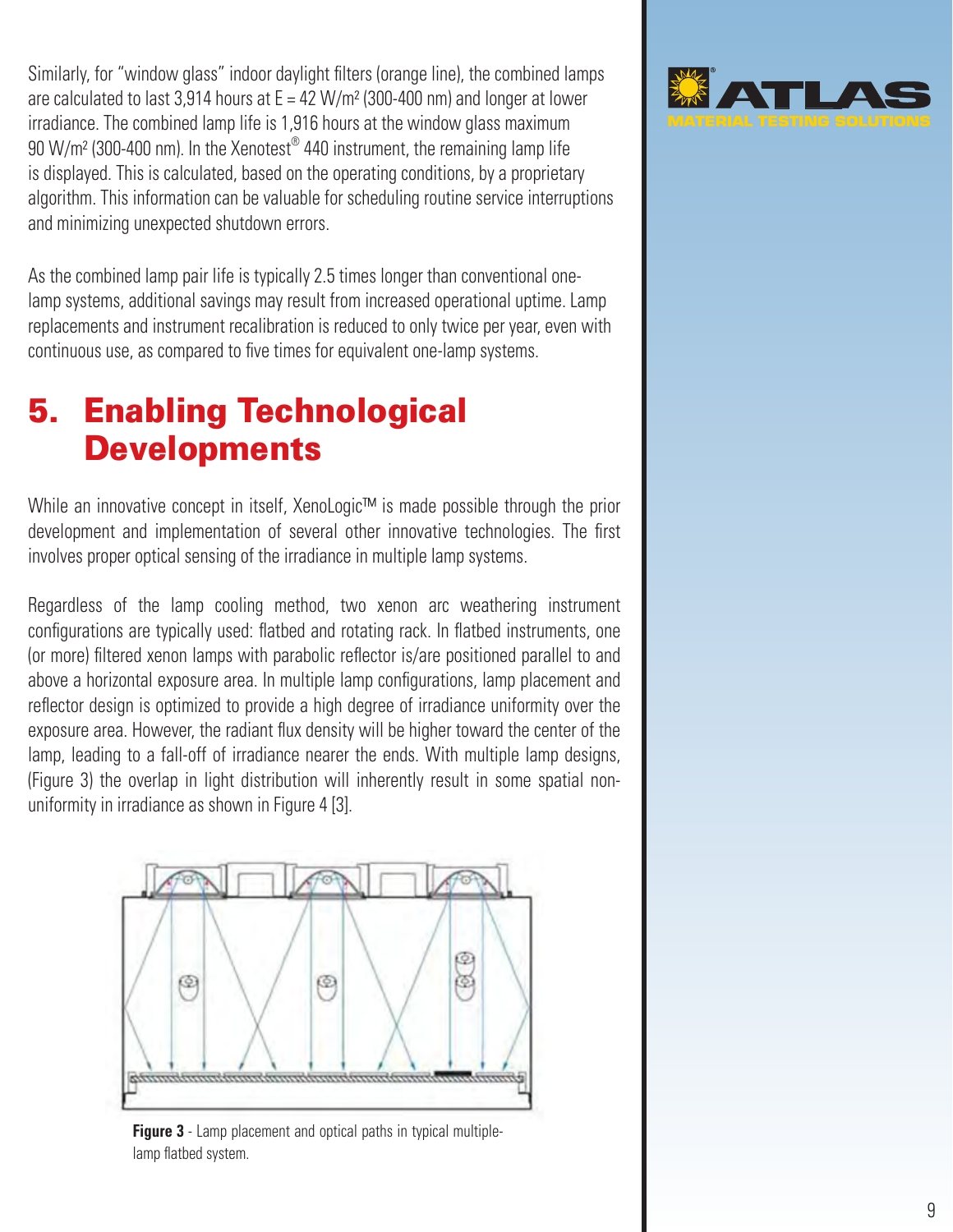

 $E = 0.68 W/(m^2 n m)$  at 340 nm Maximum deviation: ±10%

**Figure 4** - Irradiance uniformity map for typical multiple lamp flatbed system; note the irradiance is highest in the overlap regions between lamps.

Most higher performing weathering instruments have used a vertically oriented xenon lamp(s) centrally positioned within a rotating specimen rack of 1 or more tiers oriented along iso-planes (demarking points of equal irradiance in the chamber) for positioning the test specimens (Figure 5).



**Figure 5** - Iso-irradiance pane indicated in red in a 3-tier rack Weather-Ometer.®

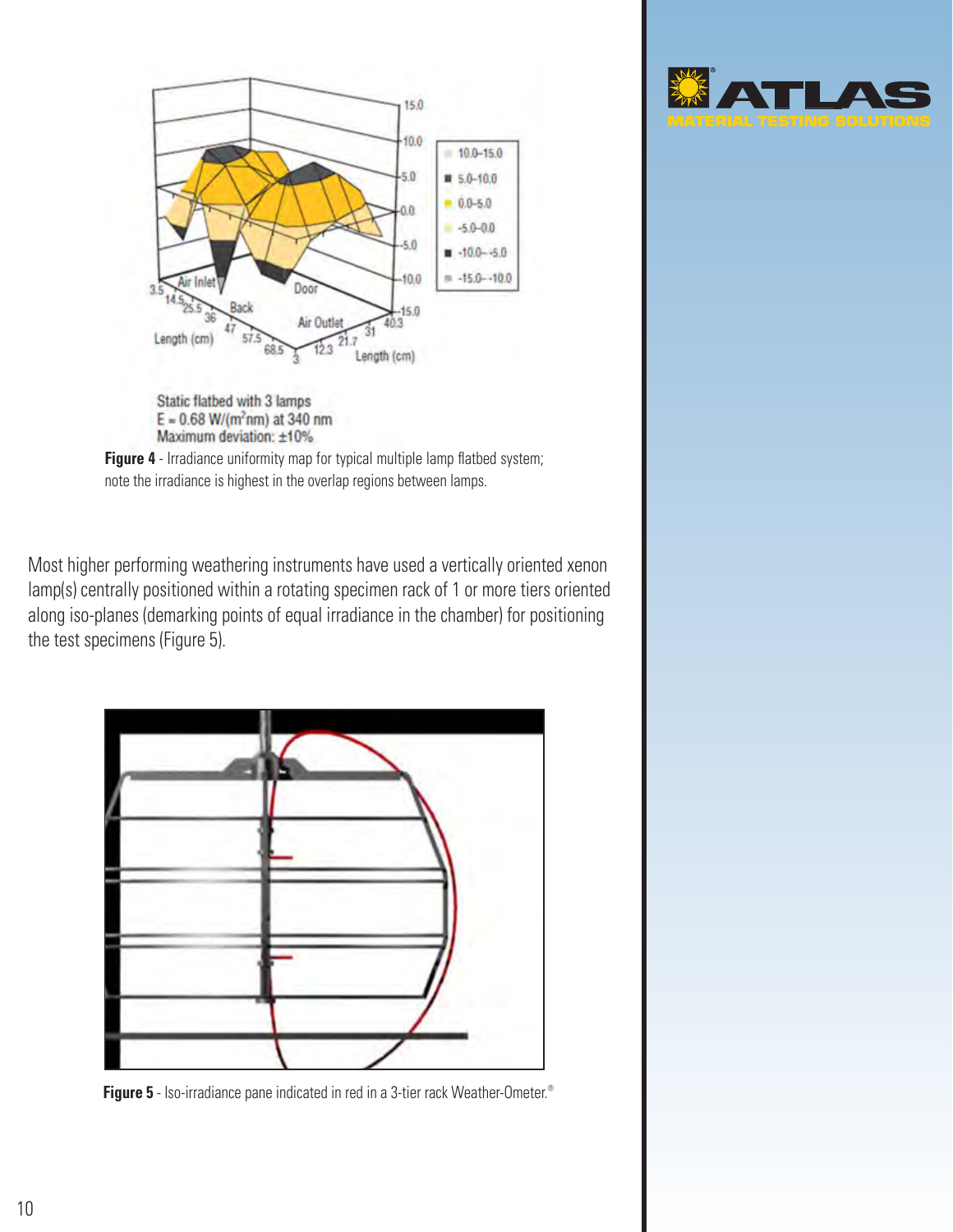Figure 6 shows the temperature uniformity attained with an Atlas Weather-Ometer<sup>®</sup> with inclined 3-tier rack oriented along the iso-irradiance line. Temperature uniformity is partially related to irradiance uniformity.





Larger sample capacity instruments typically use a single high power water cooled xenon lamp, while smaller more compact designs may use one or more air cooled xenon lamps. The rotating rack substantially reduces spatial irradiance non-uniformity as well as variability in test specimen microclimate, particularly regarding air temperature, specimen surface temperature, airflow and air humidity. While they may be insignificant in very short duration exposures, any minor differences in exposure conditions may influence test specimen response as the exposure time increases. Since ageing of xenon lamps and some filters decreases the optical output, an irradiance monitoring system is used to automatically adjust lamp(s) power to maintain the specified irradiance. Depending on design, the irradiance sensor may be in a fixed static position or mounted on the rotating rack, similar to a test specimen.

#### 5.1On-rack Measurements

Power to, and analog or digital data signals from, on rack sensors such as black panel temperature and irradiance have been routinely transferred between rotating racks and the instrument electronics via electrical contact "collector rings" (also known as "slip rings"). Some irradiance monitors, however, have used stationary light guides, to



On-rack sensors can increase measurement accuracy and precision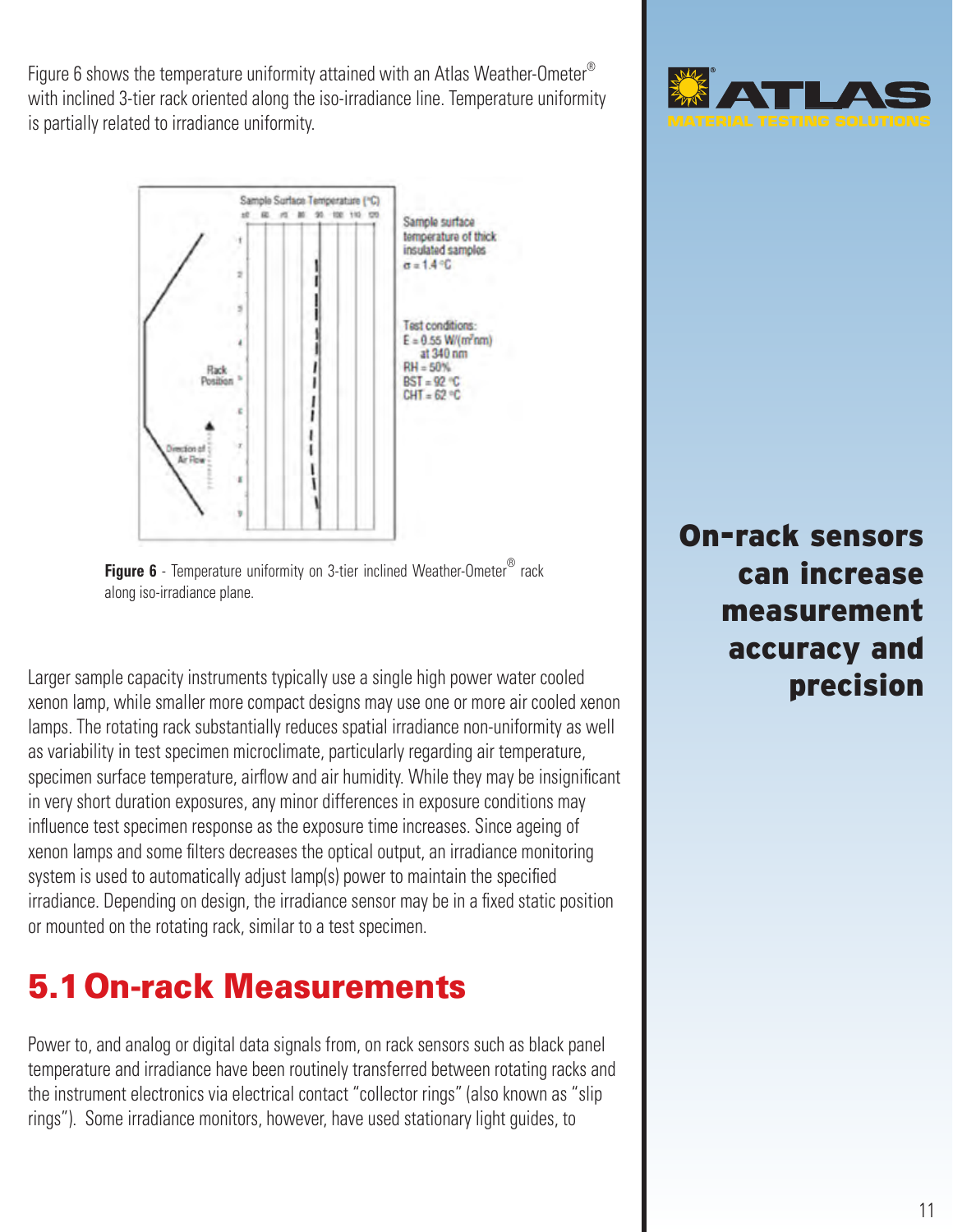transferring the light energy to a sensor positioned outside of the severe environment of the test chamber (Figure 7).





Alternatively, stand-alone on-rack sensor/data loggers (such as Atlas' XENOCAL® series temperature and irradiance and LS-200 Full Spectrum Monitoring spectroradiometer) have been available for intermittent use. However, these require manual post-run data downloading and processing and they are not designed nor intended for continuous real time monitoring and control.

#### 5.2 Digital/Wireless Measurement Technology

Real time permanent on-rack XENOSENSIV<sup>®</sup> irradiance and temperature sensors have, however, been routinely and quite successfully used since 1992 to transfer power and data signals from a rotating rack through electrical collector rings. Recently, Atlas has developed several new sensors with non-contact wireless radio digital data transfer capability (XENOSENSIV® RC series). This permits precise measurement of the test specimen microenvironment while only requiring an annual battery replacement.

#### 5.3 Cosine Response and Sensor **Durability**

Secondarily, the irradiance sensors must possess the necessary cosine response (Figure 8) to accurately measure the direct and scattered radiation in the test chamber, similar to outdoor exposures. The scattered radiation can be as much as 30% of the total impinging on a test specimen. When taking a solar irradiance

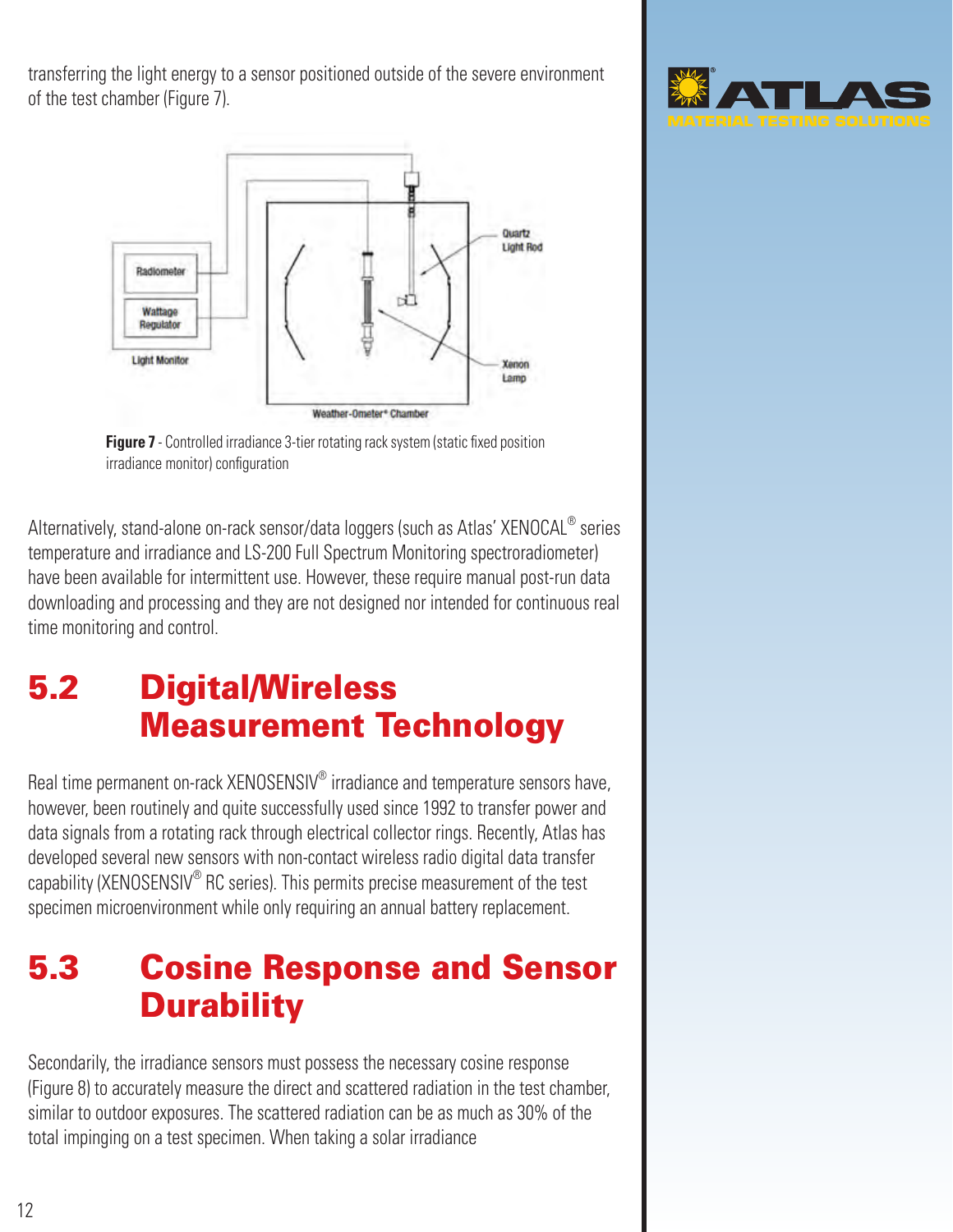measurement, a requirement is that the detector response to direct beam radiation varies with the cosine of the angle of incidence. This is so there will be a full response when the solar radiation hits the sensor perpendicularly (i.e., normal to the surface, sun at zenith, 0 degrees angle of incidence). Further, there should be zero response when the sun is at the horizon (i.e., 90 degrees angle of incidence, 90 degrees zenith angle), and 0.5 response at 60 degrees angle of incidence. It therefore follows that an on-rack sensor should have a directional (cosine) response that is close to the ideal cosine characteristic when measuring solar radiation.



**Figure 8** - Cosine response for solar radiation

Detectors typically use a transparent optical dome and a light diffuser element to provide the necessary cosine response. Many irradiance cosine sensors employ Teflon<sup>®</sup> diffuser lenses, but these degrade and change transmittance under UV exposure in the chamber; this makes them unsuitable for continuous long term use. Atlas' Xenosensiv® technology uses specially designed patented [4] stable fused silica diffuser elements to overcome this degradation problem.

#### 5.4 Digital Signal Processing (DSP)

The irradiance monitoring system must possess sufficient time resolution to properly detect important short term transients, such as momentary light attenuations from stationary objects such as the water spray system, but not so sensitive as to produce a noisy signal. This is accomplished through a multi-step signal data acquisition and integration process. A generalized illustration of digital signal processing techniques is portrayed in Figure 9 where the black dots represent a transient such as light reflection from a stationary object, the blue dots represent a first-pass smoothing process, and the red dots the time-averaged values.



Proper cosine response is important to match solar radiation measurements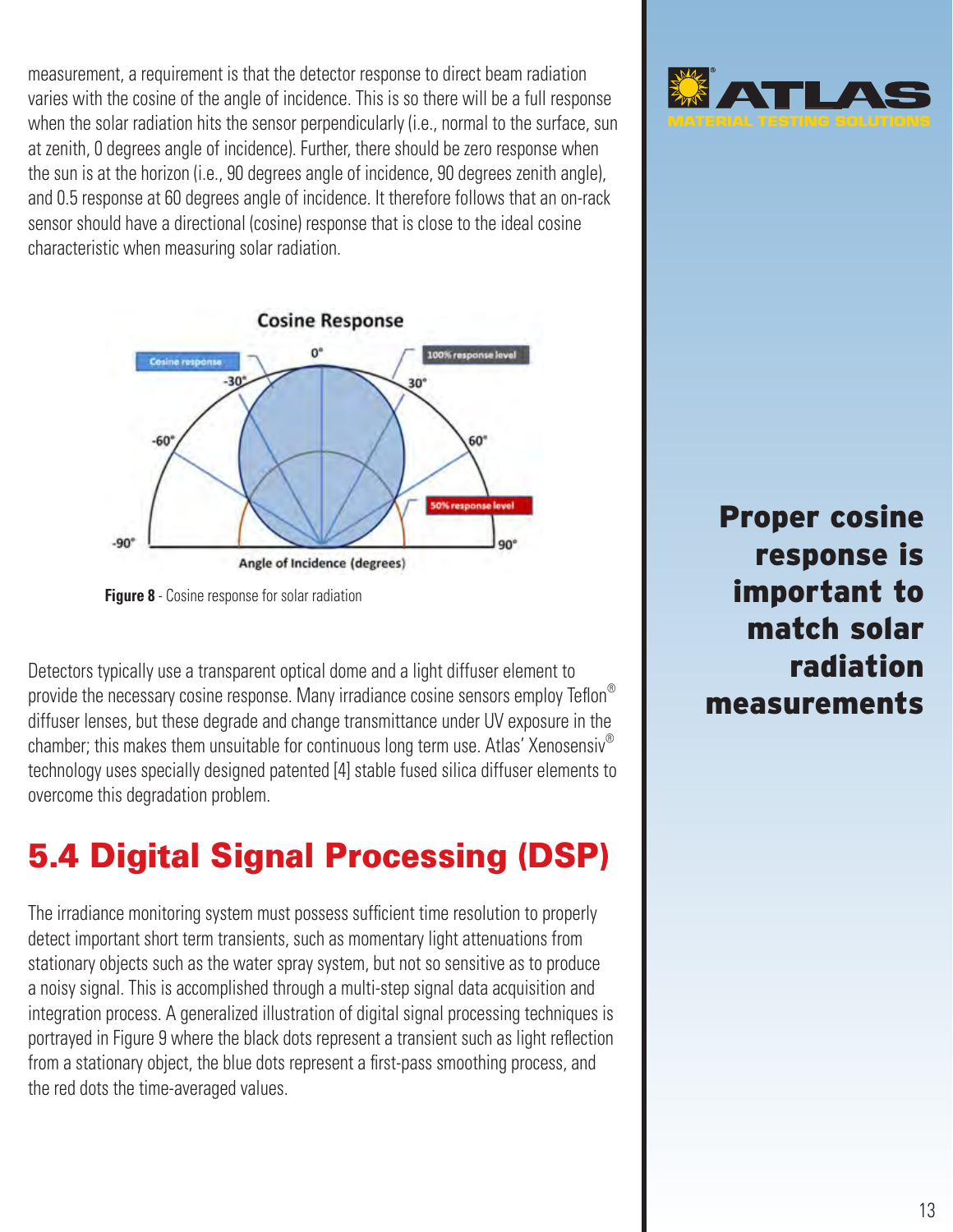

As a real example, in the first step, irradiance is integrated (analog) over 0.4 s periods at intervals of 0.1 s (Figure 10a).



These values are then converted to a train of digital values (Figure 10b).

Strings of this data train are summed and averaged over 1 minute (or other) increments (Figure 10c).





Digital signal processing provides high sensor sensitivity with signal noise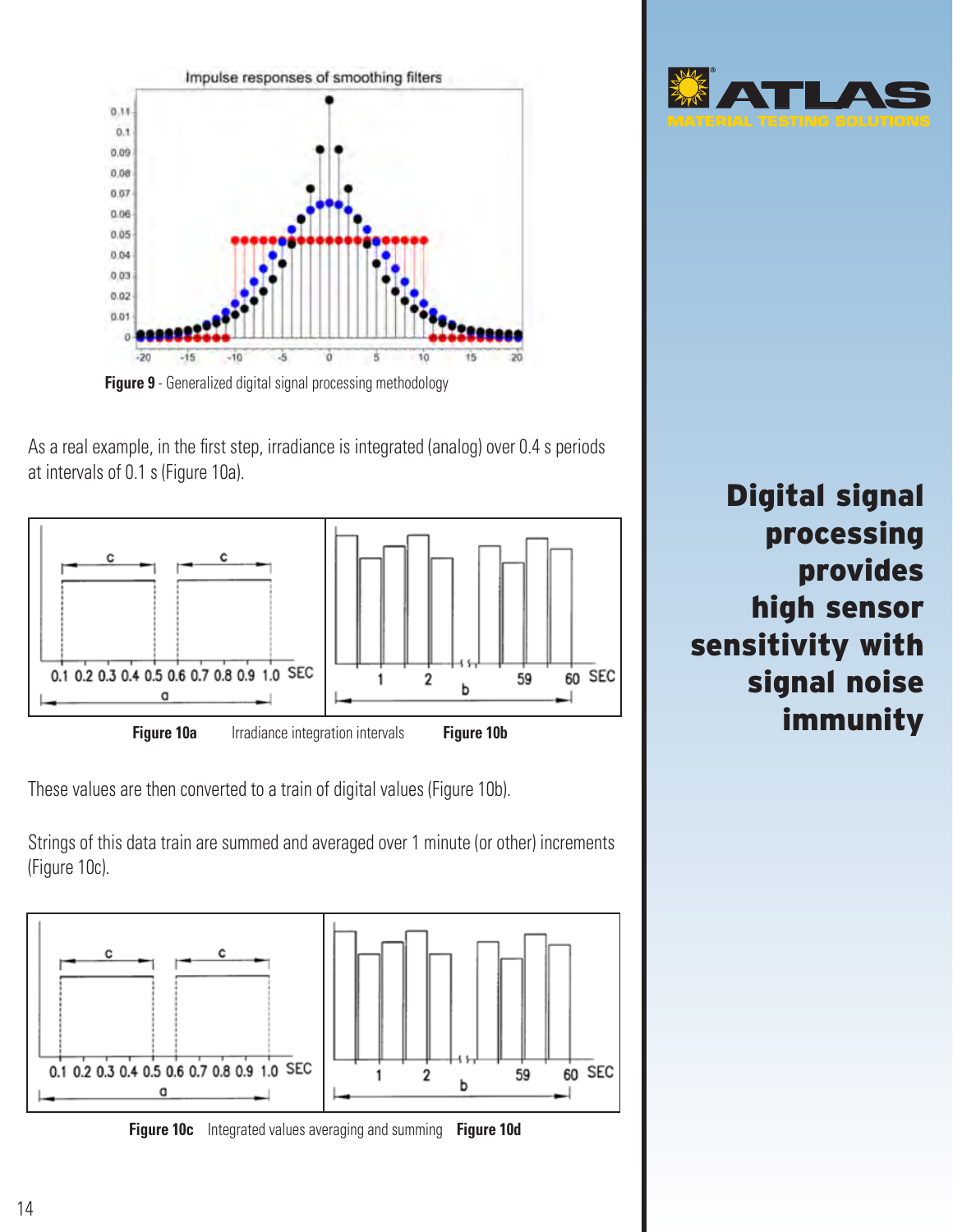This produces a string of integrated irradiance values (Figure 10d) during the test exposure which are summed to determine the radiant energy exposure. With the optimized settings, this method provides sufficient time resolution to detect significant irradiance transients while simultaneously filtering to avoid "data overload."

#### 6. Summary Conclusion

We now have the fundamental understanding and tools to improve xenon lamp life in weathering instruments:

- Lamp degradation and usable service life is inversely related to lamp power (i.e., irradiance level); XenoLogic™ control determines the optimum operating mode to extend usable lamp service life in multiple lamp systems.
- Real time measurement and control of irradiance irrespective of instrument geometry, is possible with stable and durable optical sensors possessing the proper cosine response.
- Precision on-rack measurement of parameters is enhanced with digital signal processing and radio controlled wireless data transfer.

All of these factors have led to the innovative XenoLogic™ [4] concept, now available in the Xenotest® 440 xenon lightfastness/weathering instrument.

Clearly, many advances in xenon weathering instrument technology have provided incremental improvements in reliability, operating logistics and cost, and the accuracy and precision of the test conditions and, by extension, improvements in the resulting test data. However, the synergy provided by leveraging these individual improvements in hardware and software into a new operating concept has resulted in an advanced instrument for today's needs and a blueprint for continued advances in future lightfastness/weathering instrument designs.



XenoLogic and enabling technologies improve weathering testing while reducing costs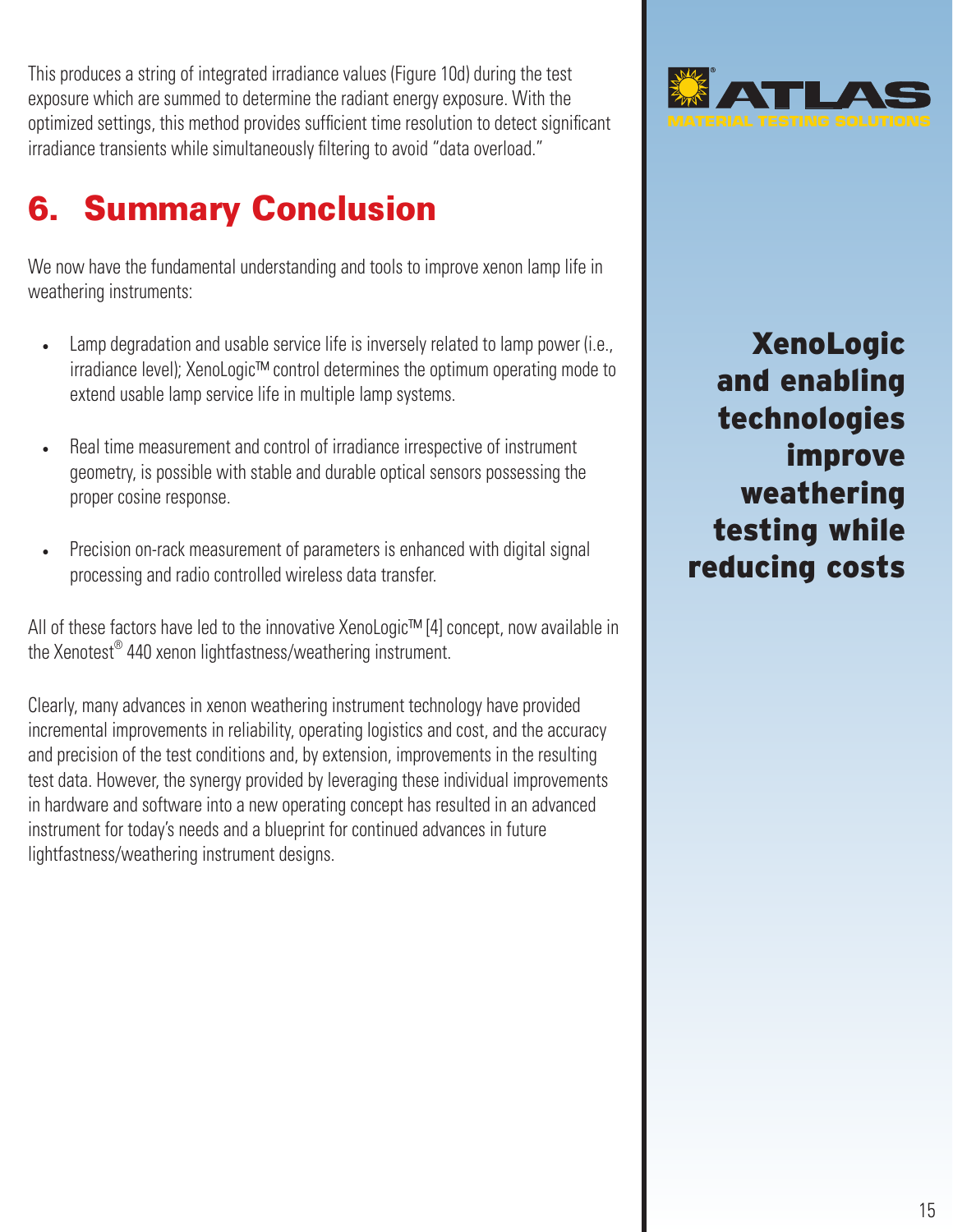### 6. References

- 1. International Commission on Illumination, Publication No. CIE 85-1989 Technical Report Solar Spectral Irradiance, Table 4, ISBN 3 900 734 22 4.
- 2. Patents pending.
- 3. A.Riedl, What Makes a Xenon Weathering Instrument High-end?, Atlas SunSpots Newsletter, Volume 33, Issue 70, Fall 2003.
- 4. F. Kellner, et al, Ultraviolet sensor, Patents US 5497004 A, EP0653613A1, EP065361B1.